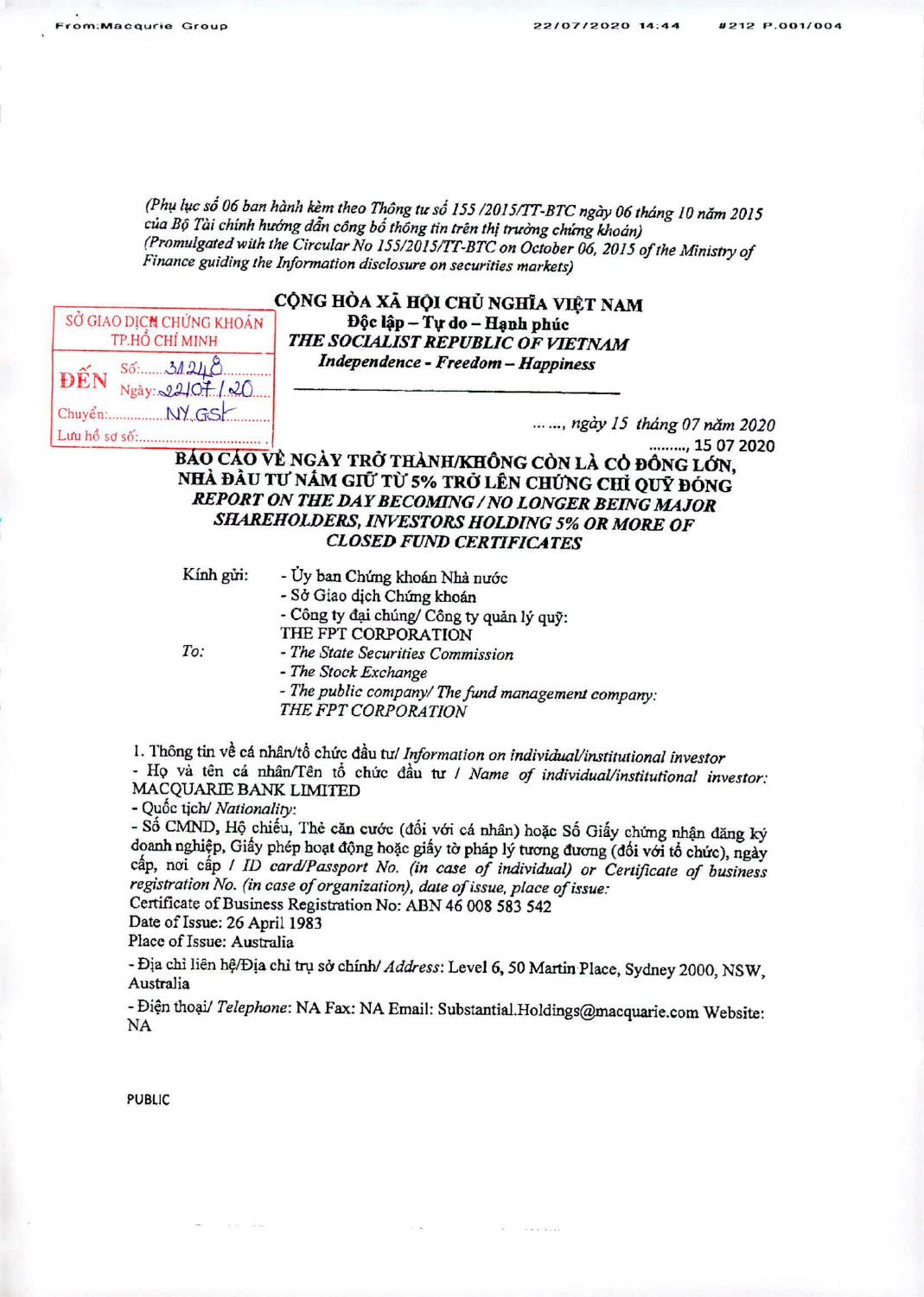2. Nguoi co lien quan cua ca nhan/t6 chuc *d�u tu* (ctang *nfun* g.iu cung *lo�* c6 phi6u/chimg *chl* quy) */Related persons (currently holding the same types of shares/fund certificates):* NA

- Ho và tên cá nhân/Tên tổ chức có liên quan */Full name of related individual/Name of institution:*

*- Qu&* ticb/ *Nationality:*

- Số CMND, Hộ chiều, Thẻ căn cước (đối với cá nhân) hoặc Số Giấy chứng nhận đăng ký doanh nghi�p, Gi§y phep ho�t dong *ho�c giiy to* phAp ly tuong ducmg (d6i v6i t6 *chirc),* ngay câp, noi câp / *ID card/Passport No. (in case of individual) or Certificate of business registration No. or relevant legal documents (in case of organization), date of issue, place of issue.*

*- Chuc V\l* hi9n *nay t�i* cong *ty �i* chung/ cong *ty* quan ly quy (n6u c6)/ *Current position a, the public companylfimd management company (if any):*

- Mối quan hệ với cá nhân/tổ chức đầu tư/ *Relationship with the individual/institutional investor:*

3. Tên cổ phiếu/chưng chỉ quỹ/mã chứng khoán sở hữu/ *Name & code of share/fund certificate owned:*

- Tên cổ phiếu/chứng chi quỹ sở hữu/Name of share/fund certificate owned:

THE FPT CORPORATION

- Mã chứng khoán sở hữu/Securities *finde* FPT

4. Các tài khoản giao a1ch cò chứng khoán nêu tại mục 3/ *Trading account number with shares mentioned in paragraph 3 above:* 

Tại công ty chứng khoán/In securities company:

5. S6 *hrqng, ty 1�* cb phiSu/cbung chi quy nb. giii truoc khi *thvc* hi�n giao djch/ *Number, Q)fnershin nrnnnrtinn r}r rhn·>innt+;,..,1 �., ... ,:/:--,•�.., 1 .. ,1',.' l,c:.1!J1* t: "'� *,runsacnon:*

*39,162,915* c6 phi€u/chung chi qu5'/ *shares/fund certificates,* tucmg *ungl equal to 4.995874%*

6. Số lượng cổ phiếu/chứng chi quỹ dã mua/bán/cho/tặng/được tặng/thừa kế/chuyển *nhtrQng/nh�* cbuyen nhuqng/hoan d6i t{li ngay *I.am* thay doi *ty* 1� *SCI* hiiu va *tr&* thanh/ho�c khong con la c6 dong l6n/nha dau *tU'* so hfru *tu 5%* chung chi quy cua quy d6ng/ *Number of shares I fund certificate pwchasel sell/ give/ donate/ donated/ inheritance/ transfer/ transferred/ swap at date on which change of ownership ratio and becoming/ no longer being a major shareholder/ investors holding 5% or more of closed fund certificate happened:* 

*2,915,750* c6 phiSu/chung chi quy/ *shares/fund certificates* 

7. Số lượng, tỷ lệ cổ phiếu/chứng chỉ quỹ nắm giữ sau khi thực hiện giao dịch (hoặc thực hiện hoan d6i)/ *Number, ownership proportion of shares/fund certificates hold after the transaction (or swap):*

PUBLIC